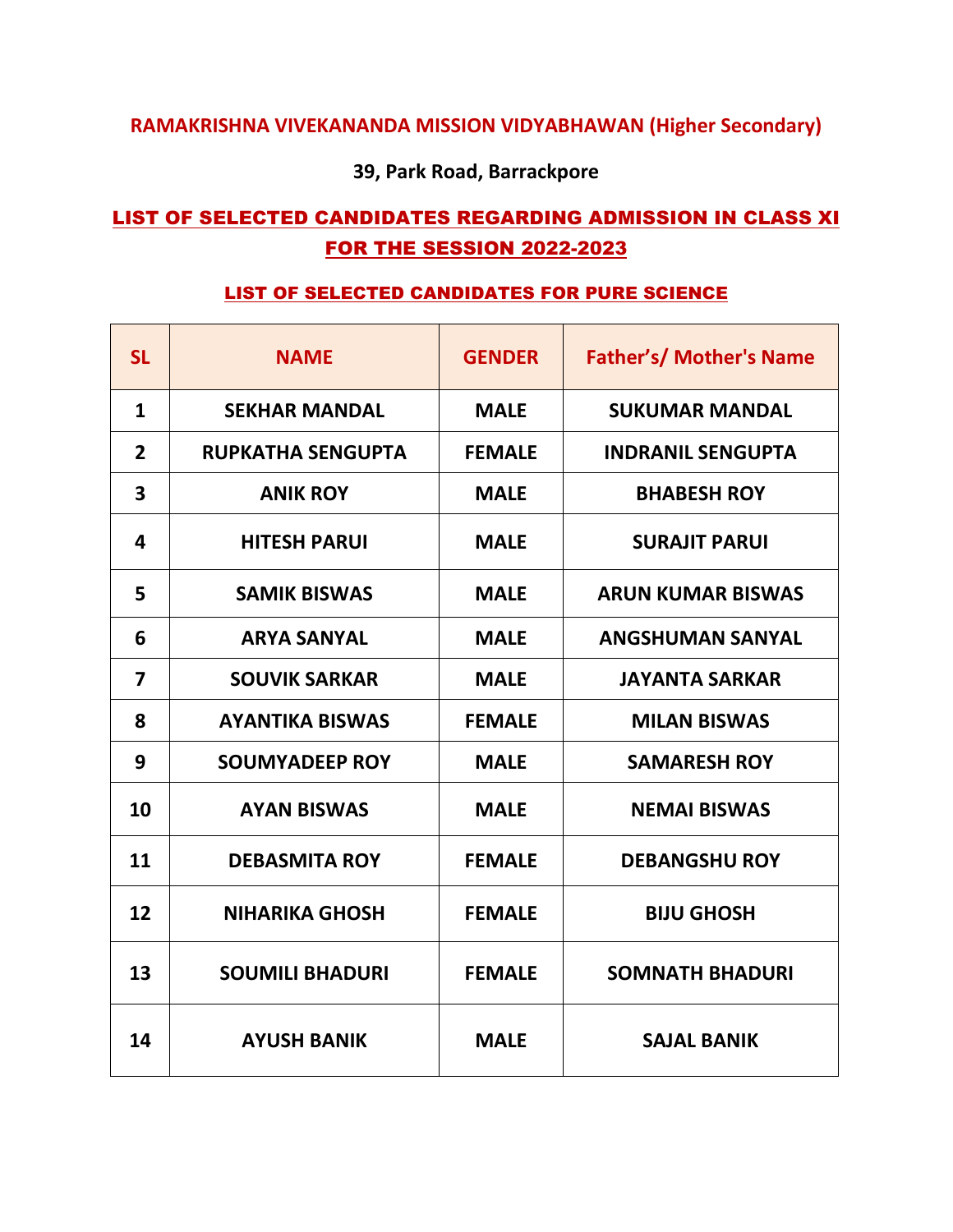#### LIST OF SELECTED CANDIDATES FOR PURE SCIENCE

| <b>SL</b> | <b>NAME</b>                            | <b>GENDER</b> | <b>Father's/ Mother's Name</b>          |
|-----------|----------------------------------------|---------------|-----------------------------------------|
| 15        | <b>SHREYON DAS</b>                     | <b>MALE</b>   | <b>SUJOY DAS</b>                        |
| 16        | <b>SWETA SAHA</b>                      | <b>FEMALE</b> | <b>BIKASH SAHA</b>                      |
| 17        | <b>BARSHA PAUL</b>                     | <b>FEMALE</b> | <b>PRANAB PAUL</b>                      |
| 18        | <b>AVAY CHOWDHURY</b>                  | <b>MALE</b>   | <b>RAJESH KUMAR</b><br><b>CHOWDHURY</b> |
| 19        | <b>SWAYANG MONDAL</b>                  | <b>MALE</b>   | <b>PRABIR MONDAL</b>                    |
| 20        | <b>UDITA GHOSH</b>                     | <b>FEMALE</b> | <b>UTPAL GHOSH</b>                      |
| 21        | <b>SOHINI SAHA</b>                     | <b>FEMALE</b> | <b>DULAL CHANDRA SAHA</b>               |
| 22        | <b>SAYONI SAHA</b>                     | <b>FEMALE</b> | <b>UJJWAL SAHA</b>                      |
| 23        | <b>ARIJIT DEY</b>                      | <b>MALE</b>   | <b>RANJIT KUMAR DEY</b>                 |
| 24        | <b>DEBAPRIYA</b><br><b>CHAKRABORTY</b> | <b>MALE</b>   | <b>DEBABRATA CHAKRABORTY</b>            |
| 25        | <b>SUBHASHIS SAHA</b>                  | <b>MALE</b>   | <b>RUMA SAHA</b>                        |
| 26        | <b>PREYASI SHOME</b>                   | <b>FEMALE</b> | <b>SUMIT KUMAR SHOME</b>                |
| 27        | <b>MONDIRA SAHA</b>                    | <b>FEMALE</b> | <b>MITRAJIT SAHA</b>                    |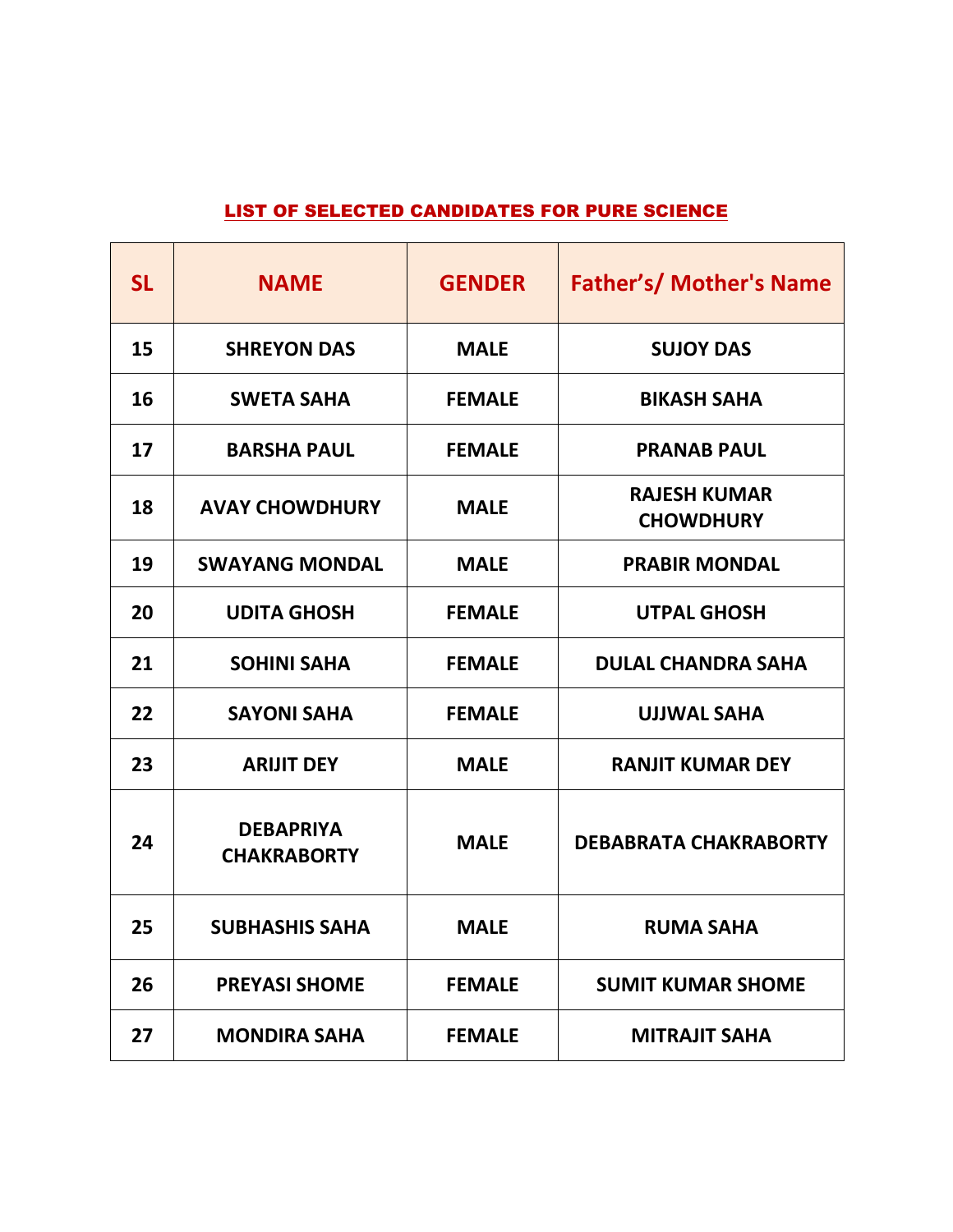#### LIST OF SELECTED CANDIDATES FOR OTHER SCIENCE

| <b>SL</b> | <b>NAME</b>                  | <b>GENDER</b> | <b>Father's/ Mother's Name</b> |
|-----------|------------------------------|---------------|--------------------------------|
| 1         | <b>SNEHA BHOWMICK</b>        | <b>FEMALE</b> | <b>GOUTAM BHOWMICK</b>         |
| 2         | <b>RITIKA KARAK</b>          | <b>FEMALE</b> | <b>NANDA KARAK</b>             |
| 3         | <b>SUSAMA BERA</b>           | <b>FEMALE</b> | <b>SWARUP BERA</b>             |
| 4         | <b>ANUBHAV SAHA</b>          | <b>MALE</b>   | <b>ASIM SAHA</b>               |
| 5         | <b>RAI CHAKRABORTY</b>       | <b>FEMALE</b> | <b>PROSANTA CHAKRABORTY</b>    |
| 6         | <b>RIDDHI SUNDAR DEB</b>     | <b>MALE</b>   | YOGABRATA DEB                  |
| 7         | <b>SRIJANI DUTTA</b>         | <b>FEMALE</b> | SHYAMAL KANTI DUTTA            |
| 8         | <b>TANUJA MAITRA</b>         | <b>FEMALE</b> | <b>JAYANTA MAITRA</b>          |
| 9         | TIRTHANKAR NARAYAN BASU      | <b>MALE</b>   | <b>TARUN NARAYAN BASU</b>      |
| 10        | <b>SAMRIDDHI ROY</b>         | <b>FEMALE</b> | <b>DILIP ROY</b>               |
| 11        | <b>SOUMITA MANDAL</b>        | <b>FEMALE</b> | <b>SAMIT KUMAR MANDAL</b>      |
| 12        | <b>DEBAJYOTI CHAKRABORTY</b> | <b>MALE</b>   | <b>DEBABRATA CHAKRABORTY</b>   |

#### LIST OF SELECTED CANDIDATES FOR ECO SCIENCE

| <b>SL</b>      | <b>NAME</b>                | <b>GENDER</b> | <b>FATHER'S/ MOTHER'S NAME</b>            |
|----------------|----------------------------|---------------|-------------------------------------------|
| $\mathbf{1}$   | <b>SONALI HALDER</b>       | <b>FEMALE</b> | <b>UTTAM HALDER</b>                       |
| $\overline{2}$ | <b>SAYAN DEEP DAS</b>      | <b>MALE</b>   | <b>SANKAR DAS</b>                         |
| 3              | <b>RAI CHAKRABORTY</b>     | <b>FEMALE</b> | <b>PROSANTA CHAKRABORTY</b>               |
| 4              | <b>RANODEEP DIRGHANGI</b>  | <b>MALE</b>   | <b>PRASANTA DEB DIRGHANGI</b>             |
| 5              | <b>ASMI SINHA</b>          | <b>FEMALE</b> | <b>DEB KUMAR SINHA</b>                    |
| 6              | <b>SOHINI MANDAL</b>       | <b>FEMALE</b> | <b>HIMANSU MANDAL</b>                     |
| $\overline{7}$ | <b>ROHINI MANDAL</b>       | <b>FEMALE</b> | <b>HIMANSHU MANDAL</b>                    |
| 8              | <b>SUCHETA CHAKRABORTY</b> | <b>FEMALE</b> | <b>SWAPAN KUMAR</b><br><b>CHAKRABORTY</b> |
| 9              | <b>SOURAV SANYAL</b>       | <b>MALE</b>   | <b>ARUNASHIS SANYAL</b>                   |
| 10             | <b>SARGAM BISWAS</b>       | <b>MALE</b>   | <b>SAMAR BISWAS</b>                       |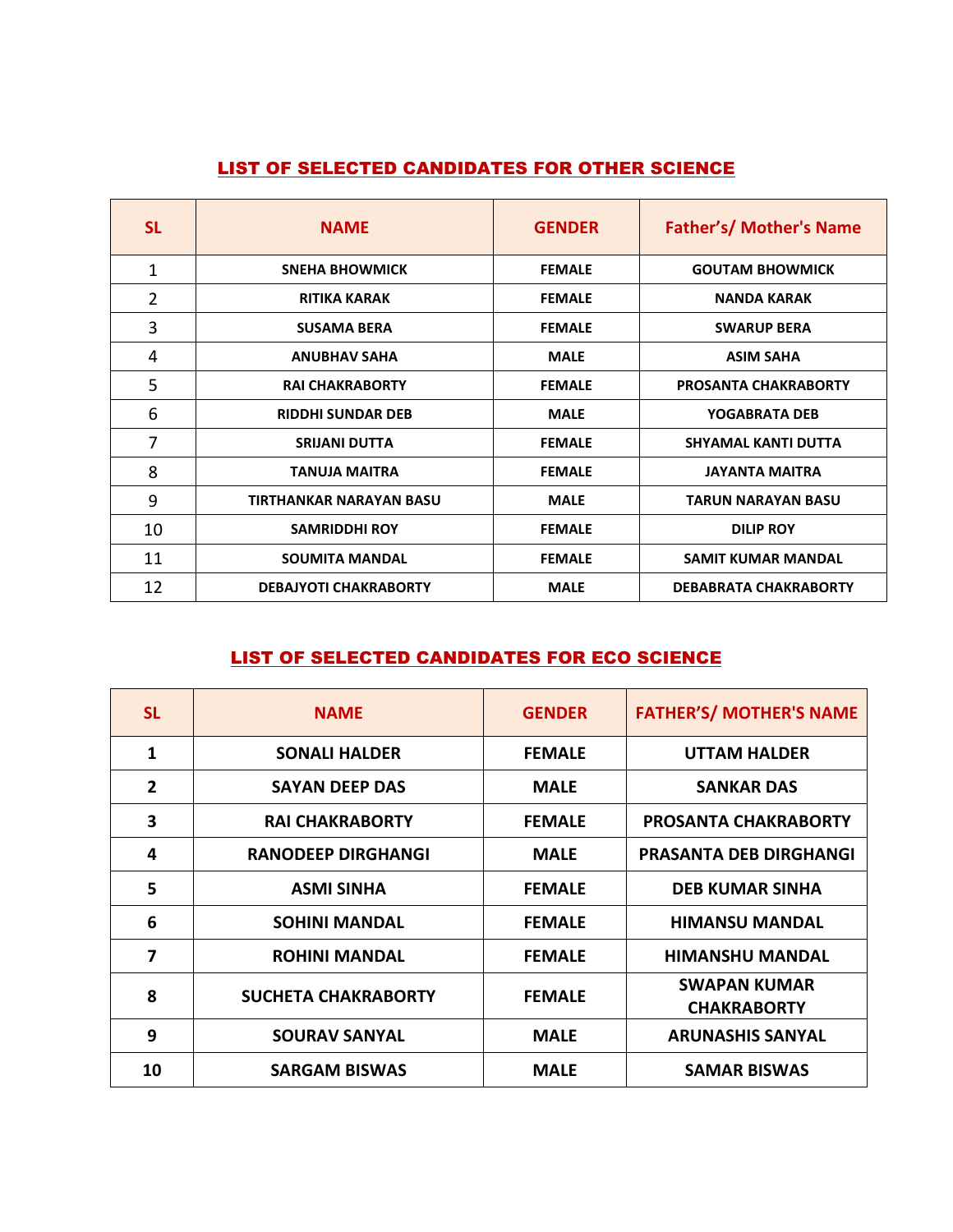#### LIST OF SELECTED CANDIDATES FOR ARTS

| <b>SL</b>      | <b>NAME</b>             | <b>GENDER</b> | <b>Father's/ Mother's Name</b> |
|----------------|-------------------------|---------------|--------------------------------|
| $\mathbf{1}$   | <b>ARPITA BANIK</b>     | <b>FEMALE</b> | <b>TAPAS BANIK</b>             |
| $\overline{2}$ | <b>SUPROTIM MOULIK</b>  | <b>MALE</b>   | <b>SUBIMOL MOULIK</b>          |
| 3              | <b>UPADHRITI BISWAS</b> | <b>FEMALE</b> | <b>SOMNATH BISWAS</b>          |
| 4              | <b>SREETAMA GHOSH</b>   | <b>FEMALE</b> | <b>SANKAR GHOSH</b>            |
| 5              | <b>SUPRIYO JANA</b>     | <b>MALE</b>   | <b>UTTAM JANA</b>              |
| 6              | <b>AIVILATA BERA</b>    | <b>FEMALE</b> | <b>MANORANJAN BERA</b>         |
| 7              | <b>RAJYASHREE GHOSH</b> | <b>FEMALE</b> | <b>DINANATH GHOSH</b>          |
| 8              | <b>BIDISHA SOM</b>      | <b>FEMALE</b> | <b>BIPLAB SOM</b>              |
| 9              | <b>SUBHADIP SHARMA</b>  | <b>MALE</b>   | <b>RATAN SHARMA</b>            |

The above selected candidates are hereby requested to make the online payment of the required amount ( given in the following table) through SBI COLLECT after logging on the website www.rkvmschools.org and come to school at 39, Park Road, Barrackpore with Guardian between *11 a.m. and 3 p.m* on *11/06/2022 or 13/06/2022. No admission will be done from this list after 13/06/2022.* 

| <b>ADMISSION FEES</b> |                                           |                                                   |  |
|-----------------------|-------------------------------------------|---------------------------------------------------|--|
| <b>STREAM</b>         | <b>For The Students Of</b><br><b>RKVM</b> | <b>For The Students</b><br><b>Other Than RKVM</b> |  |
| <b>PURE SCIENCE</b>   | Rs. 12000/-                               | Rs. 14000/-                                       |  |
| <b>OTHER SCIENCE</b>  | Rs. 10000/-                               | Rs. 12000/-                                       |  |
| <b>ECO SCIENCE</b>    | <b>RS. 9000/-</b>                         | RS. 10500/-                                       |  |
| <b>ARTS</b>           | <b>Rs. 7500/-</b>                         | <b>Rs. 8500/-</b>                                 |  |

**N.B.: In case of any difficulty to pay the Admission Fees through Online Mode, the Guardians can also pay the Admission amount in cash at the School Office**